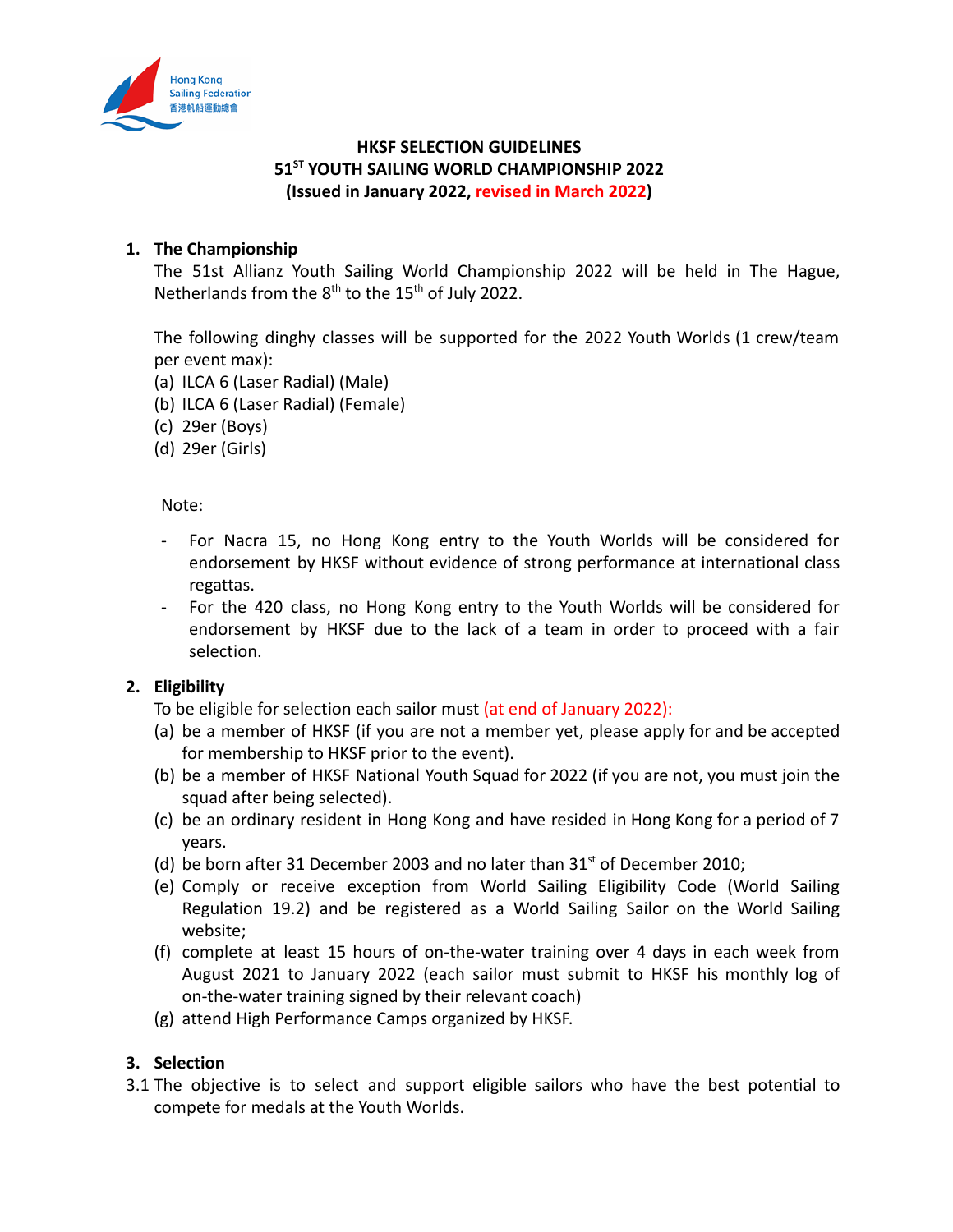

- 3.2 In view of the current Covid-19 restrictions, the cancellation of Sun Hung Kai & Co Sail Hong Kong 2022, the uncertainty of having the Hebe Haven Regatta in May 2022 and HKSI's planning for pre-world overseas training, HKSF will make selection based on the following criteria (in no order of priority):
	- a) Recommendation from a Special Panel organized by HKSF
	- b) Sailors' physical, technical, psychological/social proficiency and past and recent results in general as follows:

Physical: Possesses appropriate fitness and strength as evidenced by performance in past local and international regattas and training sessions in a club or HKSF national team.

Technical: Proficient in the boat handling and trim techniques for the class (tacking, gybing, use of the spinnaker (in case of a double handed boat), sail trim and balance), and the competition situations and tactics, as evidenced by performance in past past local and international regattas and training sessions in a club or HKSF national team.

Psychological/Social: Possesses appropriate attitude and demeanor to be a positive member of the team, including respect for the competition, personal integrity, and a strong work ethic, as evidenced by performance in past local and international regattas and training sessions in a club or HKSF National Team.

Past Results: Sailors' results in the ranking in the selection of the HKSF National Team 2022 (Or Class Championship) as a reference, and results in overseas and local regattas in the period from January 2021 to March 2022.

Training: Video footage from training sessions within the past twelve months may be used to assess capabilities including but not limited to; boat handling, boat speed, starting and tactics. Footage may also be used to discuss general attitude and any other factors which may be deemed of significance to the selection process.

All individuals/teams must meet the eligibility requirements outlined in Section 2, otherwise the individual will be ineligible.

c) The final selection will need to be voted on and approved by the HKSF Council.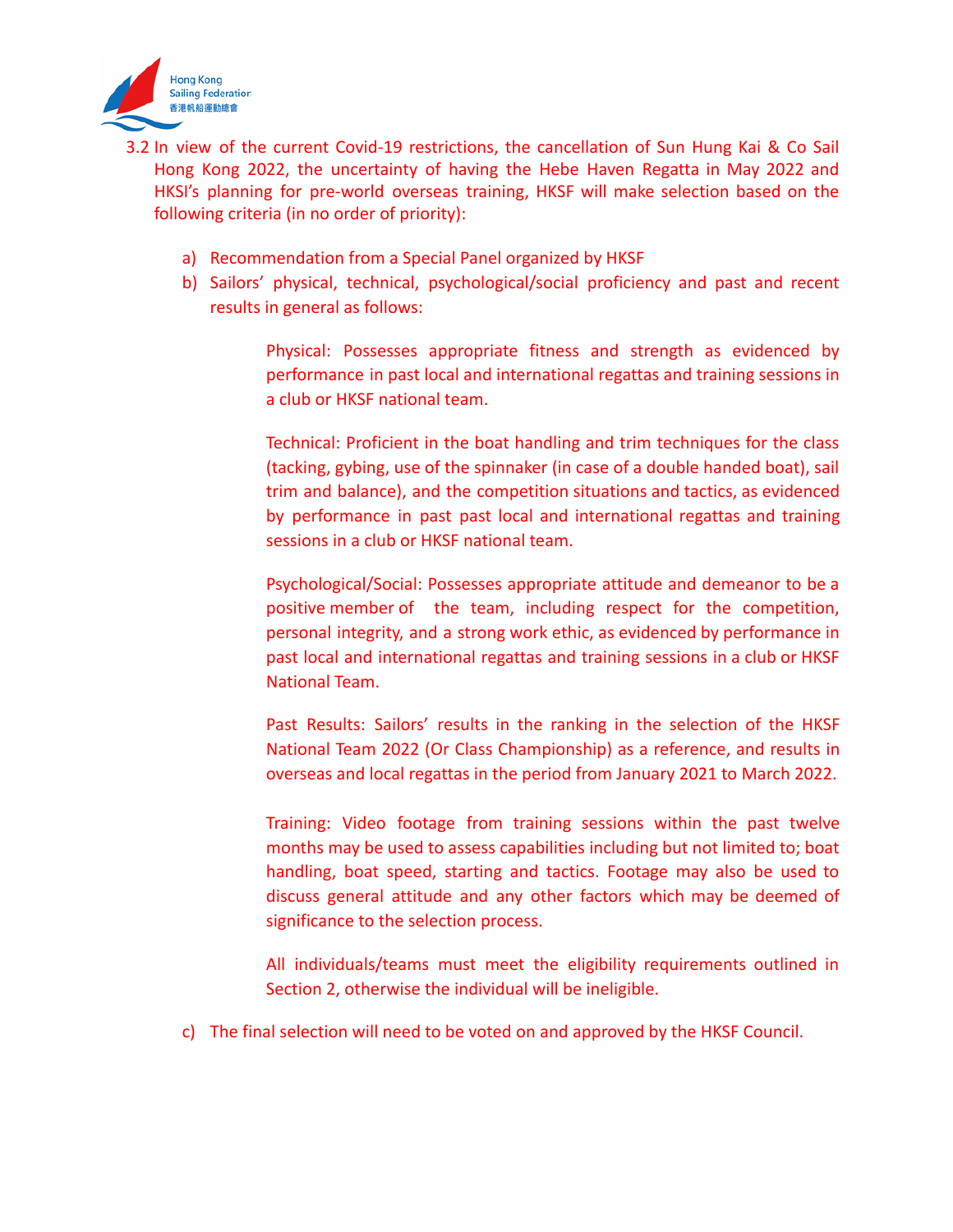

- 3.3 **HKSF reserves the right not to select a sailor/team to the Youth World** if the HKSF Selection Committee is not reasonably satisfied that such sailor/team's performance standard is capable of placing within the top 30% of the next Youth Worlds or future editions.
- 3.4 HKSF reserves the right to withdraw the selection of a sailor/team if such sailor/team commits:
	- (a) gross misconduct in a local or overseas event;
	- (b) a criminal act;
	- (c) a breach of the anti-doping rules;
	- (d) failure to comply with the eligibility requirements; or
	- (e) failure to comply with the training hours requirement.

### **4. Replacement**

If for any reason a selected sailor/team withdraws from the Youth Worlds, HKSF may or may not replace the selected sailor/team with another sailor/team.

#### **5. Funding**

The selected sailor/team must be prepared to pay all the expenditures incurred in taking part in the Youth Worlds. Depending on the available funding, HKSF may pay some or all competition related expenses and will announce the details if funding is available for the event.

### **6. Selection**

Please note that selection is based on the Special Panel's recommendation and the factors set out in Section 3.2, a sailor's expression of interest is for administrative purpose only.

#### **7. Appeal**

Any appeals must be directed to the HKSF within 7 days after the announcement of the selection results

#### **8. Caution**

In view of the health risks associated with COVID-19 outbreak, all sailors, their parents and coaches must exercise caution in making any decision to take part in any of the overseas events.

**HKSF reserves the right not to enter or to withdraw the entry of any sailors to the Youth Worlds** having considered the health risks associated with traveling and taking part in the event amid the COVID-19 outbreak, the traveling and other restrictions in the country of the event and in Hong Kong.

While doing the Youth Worlds, all selected sailors must observe the "HKSF Protocols of